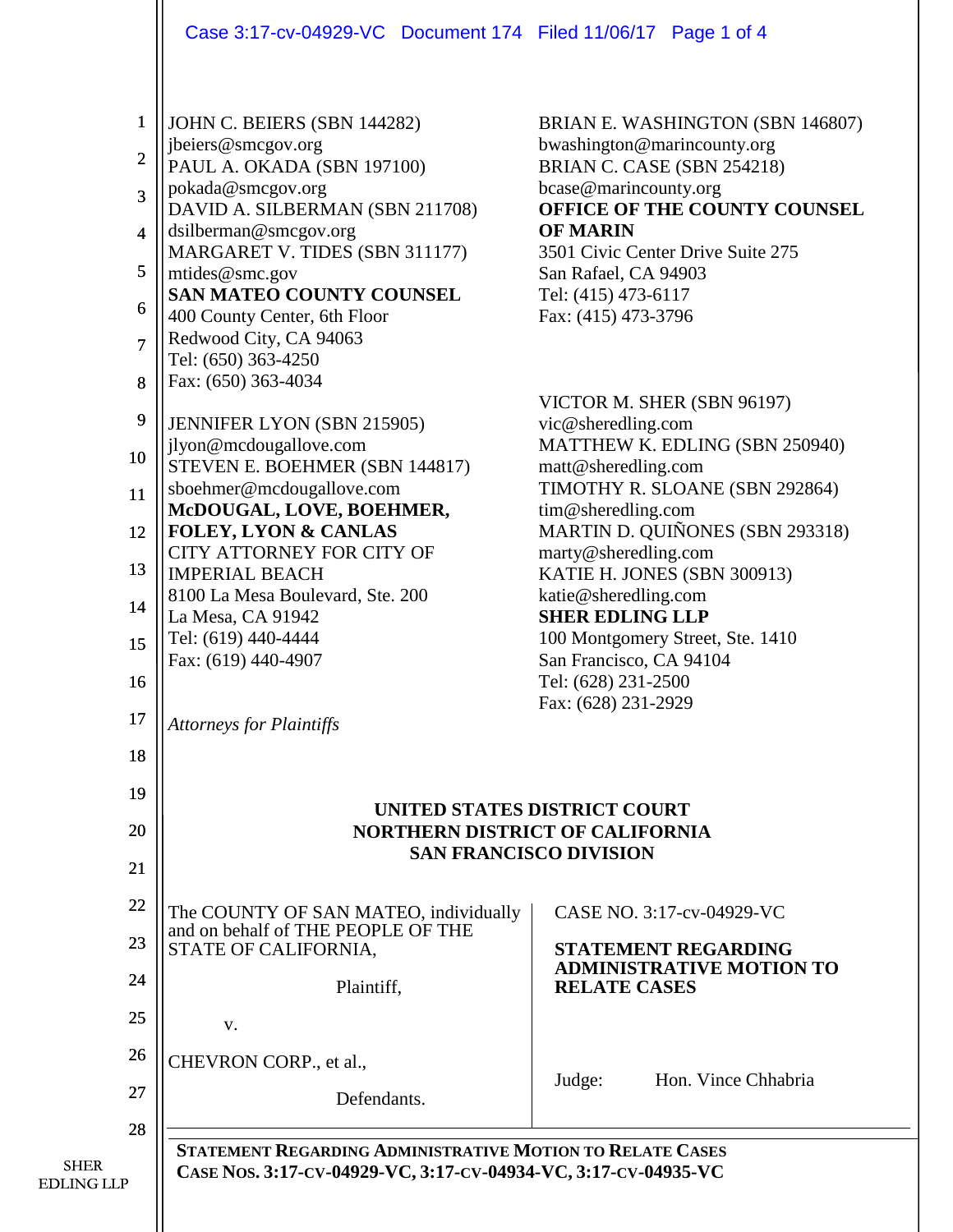|                         | Case 3:17-cv-04929-VC Document 174 Filed 11/06/17 Page 2 of 4                      |                           |
|-------------------------|------------------------------------------------------------------------------------|---------------------------|
|                         |                                                                                    |                           |
| $\mathbf{1}$            | THE CITY OF IMPERIAL BEACH, a                                                      | CASE NO. 3:17-cv-04934-VC |
| $\overline{2}$          | municipal corporation, individually and on<br>behalf of THE PEOPLE OF THE STATE OF |                           |
| $\overline{3}$          | CALIFORNIA,                                                                        |                           |
| $\overline{\mathbf{4}}$ | Plaintiff,                                                                         |                           |
| 5                       | V.                                                                                 |                           |
| $6\,$                   | CHEVRON CORP., et al.,                                                             |                           |
| $\overline{7}$          | Defendants.                                                                        |                           |
| 8                       | THE COUNTY OF MARIN, individually and<br>on behalf of THE PEOPLE OF THE STATE      | CASE NO. 3:17-cv-04935-VC |
|                         | OF CALIFORNIA,                                                                     |                           |
| 9                       | Plaintiff,                                                                         |                           |
| 10                      | V.                                                                                 |                           |
| 11                      | CHEVRON CORP., et al.,                                                             |                           |
| 12                      | Defendants.                                                                        |                           |
| 13                      |                                                                                    |                           |
| 14                      |                                                                                    |                           |
| 15                      |                                                                                    |                           |
| 16                      |                                                                                    |                           |
| 17                      |                                                                                    |                           |
| 18                      |                                                                                    |                           |
| 19                      |                                                                                    |                           |
| 20                      |                                                                                    |                           |
| 21                      |                                                                                    |                           |
| 22                      |                                                                                    |                           |
| 23                      |                                                                                    |                           |
| 24                      |                                                                                    |                           |
| 25                      |                                                                                    |                           |
| 26                      |                                                                                    |                           |
| 27                      |                                                                                    |                           |
| 28                      |                                                                                    |                           |
| <b>SHER</b>             | STATEMENT REGARDING ADMINISTRATIVE MOTION TO RELATE CASES                          |                           |
| <b>EDLING LLP</b>       | CASE NOS. 3:17-CV-04929-VC, 3:17-CV-04934-VC, 3:17-CV-04935-VC                     |                           |
|                         |                                                                                    |                           |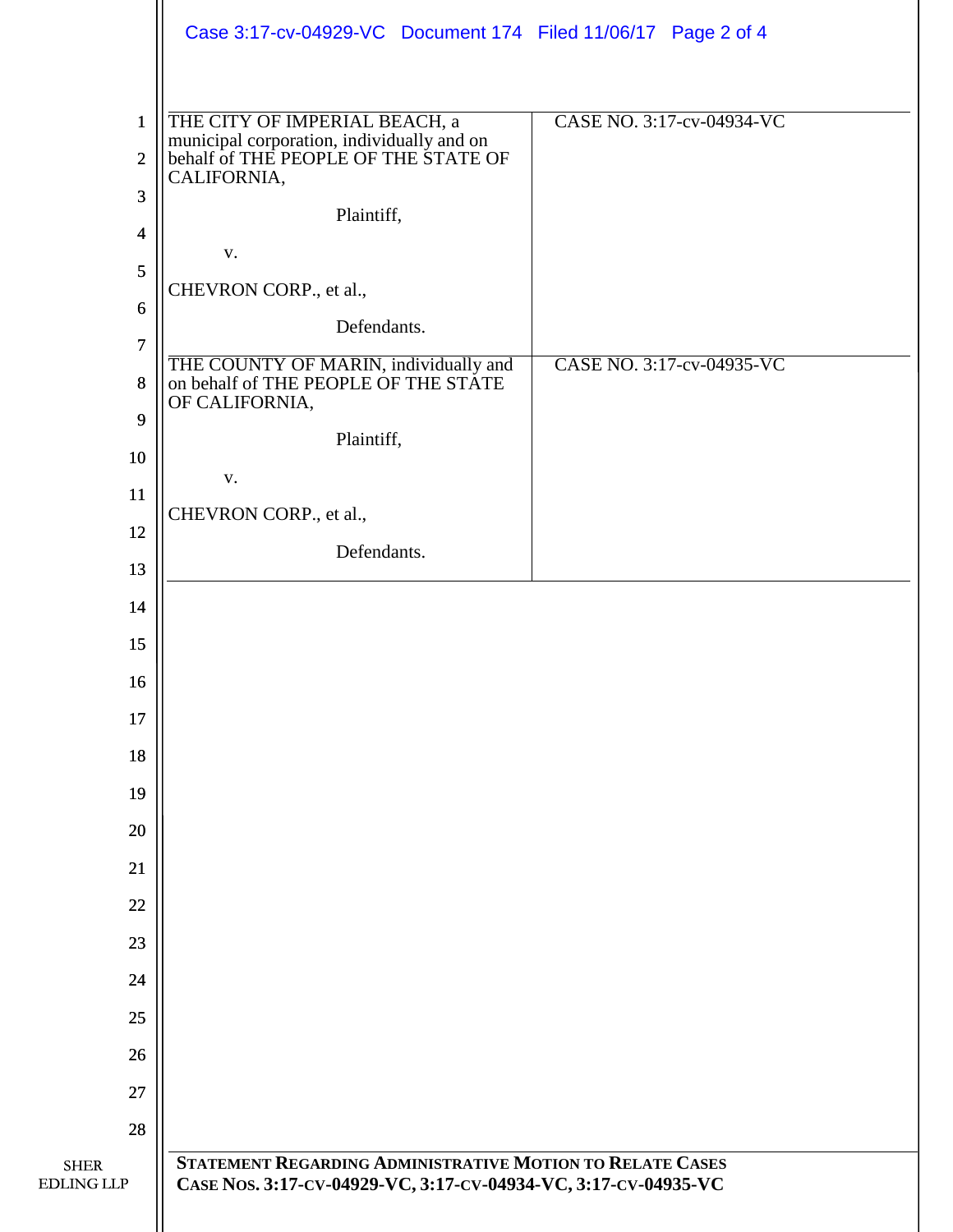<span id="page-2-2"></span><span id="page-2-1"></span><span id="page-2-0"></span>

| $\mathbf{1}$                     | San Mateo County, Marin County, and the City of Imperial Beach (collectively, "San                                                 |  |  |
|----------------------------------|------------------------------------------------------------------------------------------------------------------------------------|--|--|
| $\overline{c}$                   | Mateo Plaintiffs") take no position on Defendants' Administrative Motion to Relate Cases. <sup>1</sup>                             |  |  |
| 3                                | Insofar as the matters raised in that motion and in the Cities of San Francisco and Oakland's                                      |  |  |
| 4                                | Joint Response in Opposition <sup>2</sup> bear on the San Mateo Plaintiffs' pending Motion to Remand, <sup>3</sup>                 |  |  |
| 5                                | however, the San Mateo Plaintiffs disagree that these are accurate depictions of their complaints.                                 |  |  |
| 6                                | For example, San Francisco and Oakland state that the San Mateo Plaintiffs' complaints                                             |  |  |
| 7                                | "implicate" the foreign affairs doctrine and activities occurring within the federal enclave. Dkt.                                 |  |  |
| 8                                | No. 171 at 4. As explained in the San Mateo Plaintiffs' Motion to Remand, the facts asserted by                                    |  |  |
| 9                                | the San Mateo Plaintiffs support well-pleaded state law claims and do not implicate significant                                    |  |  |
| 10                               | federal issues. See, e.g., Dkt. No. 157 at 24. For the reasons described in the pending Motion to                                  |  |  |
| 11                               | Remand, none of the issues described in San Francisco's and Oakland's response provides                                            |  |  |
| 12                               | jurisdiction in this Court.                                                                                                        |  |  |
| 13                               |                                                                                                                                    |  |  |
| 14                               | Dated: November 6, 2017<br>OFFICE OF THE COUNTY COUNSEL<br><b>COUNTY OF SAN MATEO</b>                                              |  |  |
| 15                               |                                                                                                                                    |  |  |
| 16                               | /s/ John C. Beiers<br>By:                                                                                                          |  |  |
| 17                               | JOHN C. BEIERS, County Counsel<br>PAUL A. OKADA, Chief Deputy                                                                      |  |  |
| 18                               | DAVID A. SILBERMAN, Chief Deputy<br><b>MARGARET V. TIDES, Deputy</b>                                                               |  |  |
| 19                               |                                                                                                                                    |  |  |
| 20                               | McDOUGAL, LOVE, BOEHMER, FOLEY,<br>LYON & CANLAS, CITY ATTORNEY FOR                                                                |  |  |
| 21                               | <b>CITY OF IMPERIAL BEACH</b>                                                                                                      |  |  |
| 22                               |                                                                                                                                    |  |  |
| 23                               | By:<br>/s/ Jennifer Lyon<br><b>JENNIFER LYON, City Attorney</b>                                                                    |  |  |
| 24                               | <b>STEVEN E. BOEHMER, Assistant City</b><br>Attorney                                                                               |  |  |
| 25                               |                                                                                                                                    |  |  |
| 26                               | $^1$ ECF Dkt. No. 170.                                                                                                             |  |  |
| 27                               | <sup>2</sup> ECF Dkt. No. 171.                                                                                                     |  |  |
| 28                               | <sup>3</sup> ECF Dkt. No. 157.                                                                                                     |  |  |
| <b>SHER</b><br><b>EDLING LLP</b> | <b>STATEMENT REGARDING ADMINISTRATIVE MOTION TO RELATE CASES</b><br>CASE NOS. 3:17-CV-04929-VC, 3:17-CV-04934-VC, 3:17-CV-04935-VC |  |  |
|                                  |                                                                                                                                    |  |  |